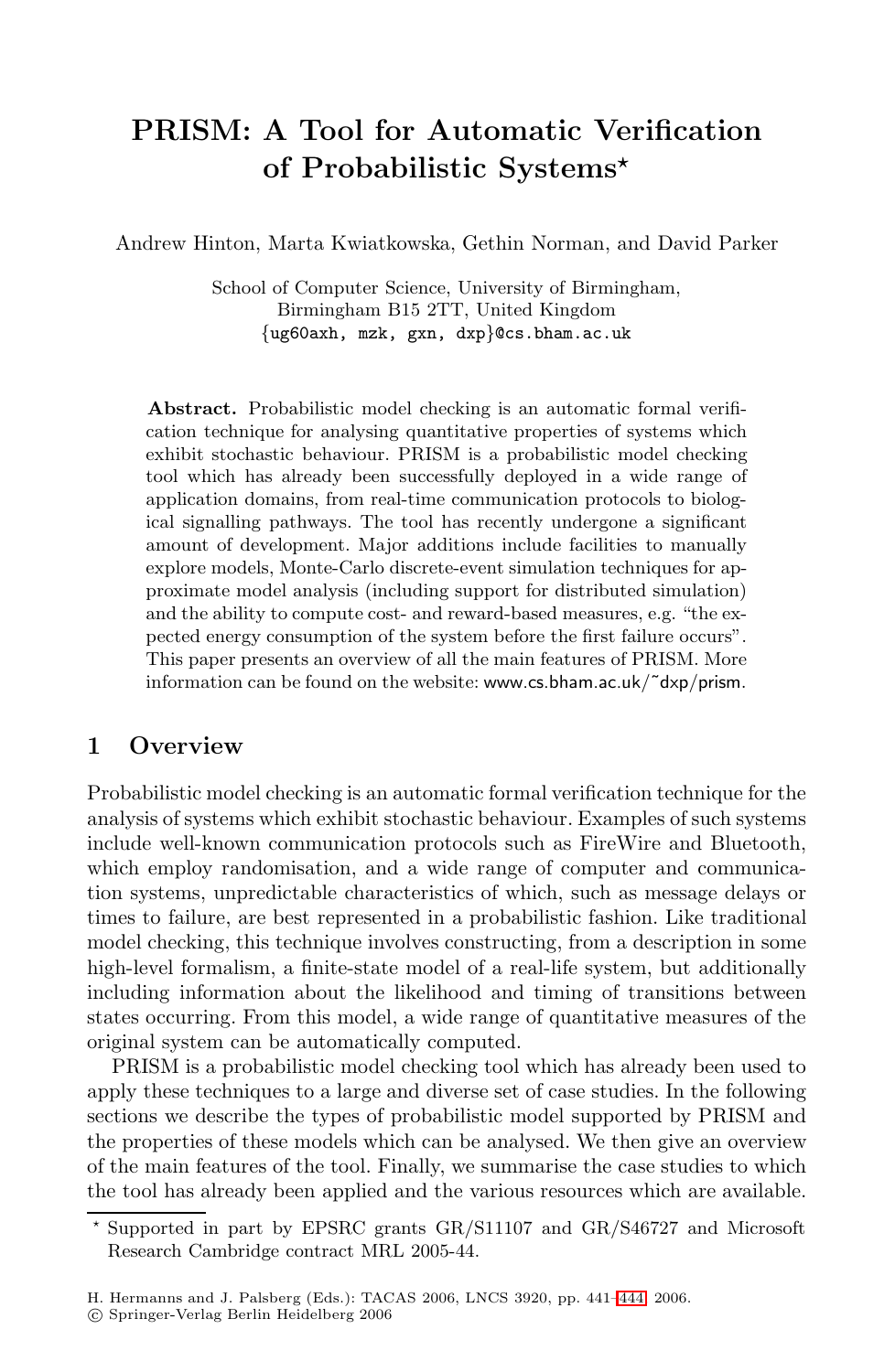442 A. Hinton et al.

# **2 PRISM Model Specification**

PRISM has direct support for three types of probabilistic models: discrete-time Markov chains (DTMCs), Markov decision processes (MDPs) and continuoustime Markov chains (CTMCs). In DTMCs, time is modelled as discrete timesteps and the probabilities of transitions occurring are also discrete. They are suitable for analysing systems with simple probabilistic behaviour and no concurrency e.g. synchronous randomised distributed algorithms. MDPs extend DTMCs by permitting a combination of nondeterminism and probability, making them well suited to modelling multiple probabilistic processes executing in parallel or to cases where some parameters of the system or the behaviour of the environment in which it is operating are unknown. CTMCs do not support nondeterminism but model time in a continuous fashion, through the use of the negative exponential distributions, allowing accurate representation of the timing characteristics of e.g. component failures and job arrivals.

PRISM now also allows models to be augmented with costs and rewards, real values assigned to states and transitions of the model. This permits reasoning about a much wider range of quantitative measures of a system, e.g. "completion tim[e",](#page-3-1) "energy consumption" or "number of messages lost".

Models are specified using the PRISM modelling language, a simple, statebased language based on the Reactive Modules formalism. Systems are described as the parallel composition of a set of modules. Each module's state is given by a set of finite-ranging variables and its behaviour by a set of probabilistic guarded commands. The language also supports global variables, synchronisation and various process algebraic operations. See the PRISM documentation and example repository at [1] for more information.

# **3 PRISM Property Specification**

The specification language for properties of the probabilistic models to be analysed in PRISM is based on temporal logic, in particular PCTL and CSL, probabilistic extensions of the logic CTL. The principal operators are P, S and R which refer, respectively, to the probability of an event occurring, the long-run probability of some condition being satisfied and the expected value of the model's costs or rewards. For precise details of the specification language, see the PRISM documentation [1]. For the theoretical background and further references, see [2]. For illustrative purposes, a selection of example properties is shown below:

- $P \geq 0.9$  [!repair  $\mathbb{U} \leq 200$  done ] "with probability 0.9 or more, the process will successfully complete within 200 hours and without requiring repairs"
- $P = P = ?$   $F \leq T$  error  $\{\text{init}\}$   $\{\text{max}\}$   $\}$  "what is the worst-case probability, over all possible initial configurations, that an error has occurred by time  $T$ "
- $-$  **S** =? [ num sensors  $\geq$  min sensors ] "what is the long-run probability that an acceptable number of sensors are operational?"
- $-$  R  $<$  3 [ C  $\leq$  T ] "the expected number of messages lost during the first T minutes of execution of the communication protocol is less than 3"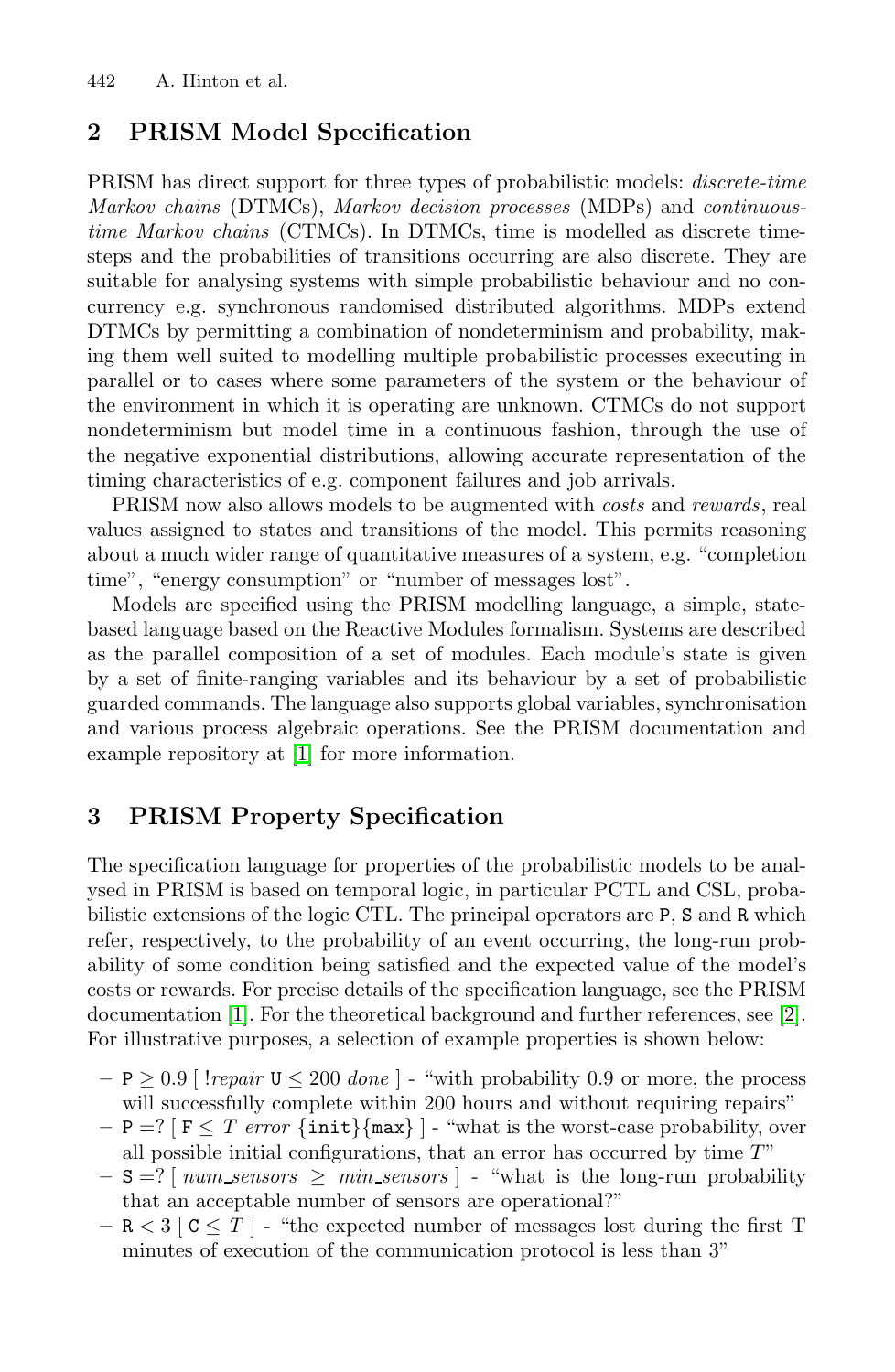**–** R =? [ F shutdown {error detected}{max} ] - "from all situations where an error has been detected, what is the worst-case expected power consumption before the system shuts itself down?"

Note that is possible to either determine whether a probability or expected quantity satisfies a given bound or obtain the actual value. In the latter case, it is often beneficial to compute a range of values in order to identify trends or anomalies. The ability to examine worst-case (or best-case) scenarios, as illustrated in the examples above, is also very powerful.

## **4 The PRISM Tool**

The core functionality of PRISM, namely constructing a pro[ba](#page-2-0)bilistic model, and then evaluating the result of one or more corresponding properties, is available from either a command-line or a graphical user interface. The latter includes editors for the PRISM modelling and property specification languages. It also facilitates generation of series of quantitative results and plotting of graphs to visualise them. A recent addition is the ability to view specific traces of model execution for the purposes of debugging or sanity checks. These are generated either by manual exploration or automatically in probabilistic fashion. Figure 1 shows screenshots of some of this functionality in operation.

<span id="page-2-0"></span>

**Fig. 1.** Screenshots of PRISM running. Left: graphical visualisation of quantitative model checking results. Right: manual exploration of model traces.

PRISM incorporates a range of model analysis techniques. These include qualitative methods, such as graph-based algorithms for reachability, and quantitative methods for numerical computation of probabilities and expected cost or reward values. For the latter, multiple implementations are provided. In particular, this includes state-of-the-art symbolic approaches which use data structures based on binary decision diagrams (BDDs) to exploit model structure and regularity.

The most recent addition is support for approximate numerical computation using Monte-Carlo methods and discrete event simulation. PRISM can generate multiple executions through a model based on a faithful simulation of its